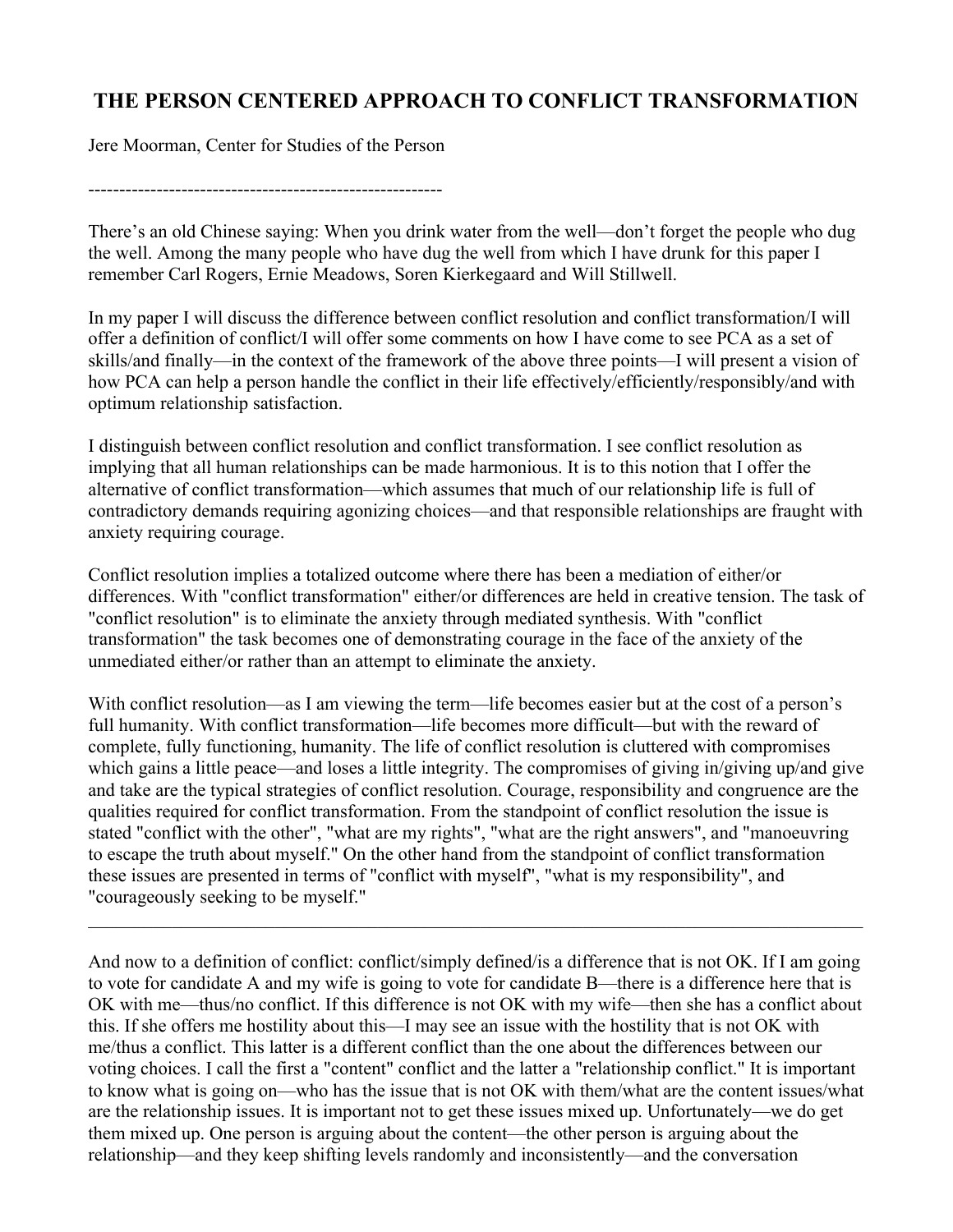becomes crazy—with each party to the conflict feeling innocent and right—and believing the other to be guilty and wrong. Knowing what is going on amidst the anxiety is a difficult and necessary thing to know. It requires courage to ask the right question when your ego is seeking to demand the right answer. Finally—the person with the issue is responsible for dealing with their own issue without depending on the other to change. In the end I want my own integrity and I want to have satisfying relationships. This will often involve an anxious embracing of paradoxical tension. The person centered approach offers necessary and sufficient conditions for the embracing of paradox and the successful and satisfying handling of conflict.

 $\mathcal{L}_\mathcal{L} = \{ \mathcal{L}_\mathcal{L} = \{ \mathcal{L}_\mathcal{L} = \{ \mathcal{L}_\mathcal{L} = \{ \mathcal{L}_\mathcal{L} = \{ \mathcal{L}_\mathcal{L} = \{ \mathcal{L}_\mathcal{L} = \{ \mathcal{L}_\mathcal{L} = \{ \mathcal{L}_\mathcal{L} = \{ \mathcal{L}_\mathcal{L} = \{ \mathcal{L}_\mathcal{L} = \{ \mathcal{L}_\mathcal{L} = \{ \mathcal{L}_\mathcal{L} = \{ \mathcal{L}_\mathcal{L} = \{ \mathcal{L}_\mathcal{$ 

First some background comments about the person centered approach. PCA was discovered and developed by Carl Rogers as a client centered therapy which emerged ultimately to being applied to relationships in general as well as therapy. PCA is a profound doctrine which offers the necessary and sufficient conditions for the successful conduct of relationships. With therapy—the task is one of helping the other become congruent by offering the client the three conditions—usually in exchange for money. With relationships in general—the task is help one's self to have satisfying and successful relationships on behalf of one's self—though the other may benefit as well. PCA is an "approach" to having satisfying relationships. It is seen in various lights—as attitudes, as skills, as a way of life—and perhaps other ways. Being such a profound doctrine—it resists being overly confined to any one framework. I am seeing PCA as a set of skills as compared to a value set; PCA is a set of skills which can be used by people with many different values towards the conduct of satisfying and successful relationships. If PCA is seen as a value set—there is the ever present danger of coercion to "do it right."

While I understand and appreciate that there are many ways to view PCA—from here on—I will be considering PCA only from the standpoint of seeing it as a set of skills to be used at will for fostering successful and satisfying relationships.

 $\mathcal{L}_\mathcal{L} = \{ \mathcal{L}_\mathcal{L} = \{ \mathcal{L}_\mathcal{L} = \{ \mathcal{L}_\mathcal{L} = \{ \mathcal{L}_\mathcal{L} = \{ \mathcal{L}_\mathcal{L} = \{ \mathcal{L}_\mathcal{L} = \{ \mathcal{L}_\mathcal{L} = \{ \mathcal{L}_\mathcal{L} = \{ \mathcal{L}_\mathcal{L} = \{ \mathcal{L}_\mathcal{L} = \{ \mathcal{L}_\mathcal{L} = \{ \mathcal{L}_\mathcal{L} = \{ \mathcal{L}_\mathcal{L} = \{ \mathcal{L}_\mathcal{$ 

Here are two stories which will exemplify what I am getting at. At the place where I get my hair styled—often I am dissatisfied with the volume level of the music. It is too loud for my tastes. One day several months ago—I asked the owner to turn it down. I had asked many times before—and she would turn the music down—reluctantly. The same happened on this day several months ago. I felt hurt and angry at this response—which seemed unusually reluctant on this day. So I said defensively: "It seems like it is a problem for you to turn the music down." She snapped back: "Well—you are the only customer that has a problem with it." I thought about leaving immediately and never coming back. But I self-consciously went through the hair style—and left vowing not to come back.

I left feeling incompetent in my relationships and with my PCA skills.

Being quite satisfied with everything else except the music—and wanting to get more competent with my PCA skills—I rescheduled the next time I needed a cut. The next few visits went without incident. In fact—it seemed like the owner was somewhat remorseful for the previous encounter. But then—only a few days ago—the music was unusually loud. I thought—"Well—maybe I won't say anything." But this was surely not congruent in any way. I knew that my temptation to say nothing was out of fear of the interpersonal consequences. I hated my cowardice—my temptation to have peace of mind at the expense of my humanity. I was determined to be impeccably congruent in this situation. I decided to choose the skill of PCA congruence—which means I responsibly state my clear truth—and have no expectation that the other change. I anticipated that she would not like this—and would manifest her reluctance. And I was ready for this with the skills of empathy and unconditional positive regard. I determined in advance that I would receive her in some way—and that I would not leave as a coward.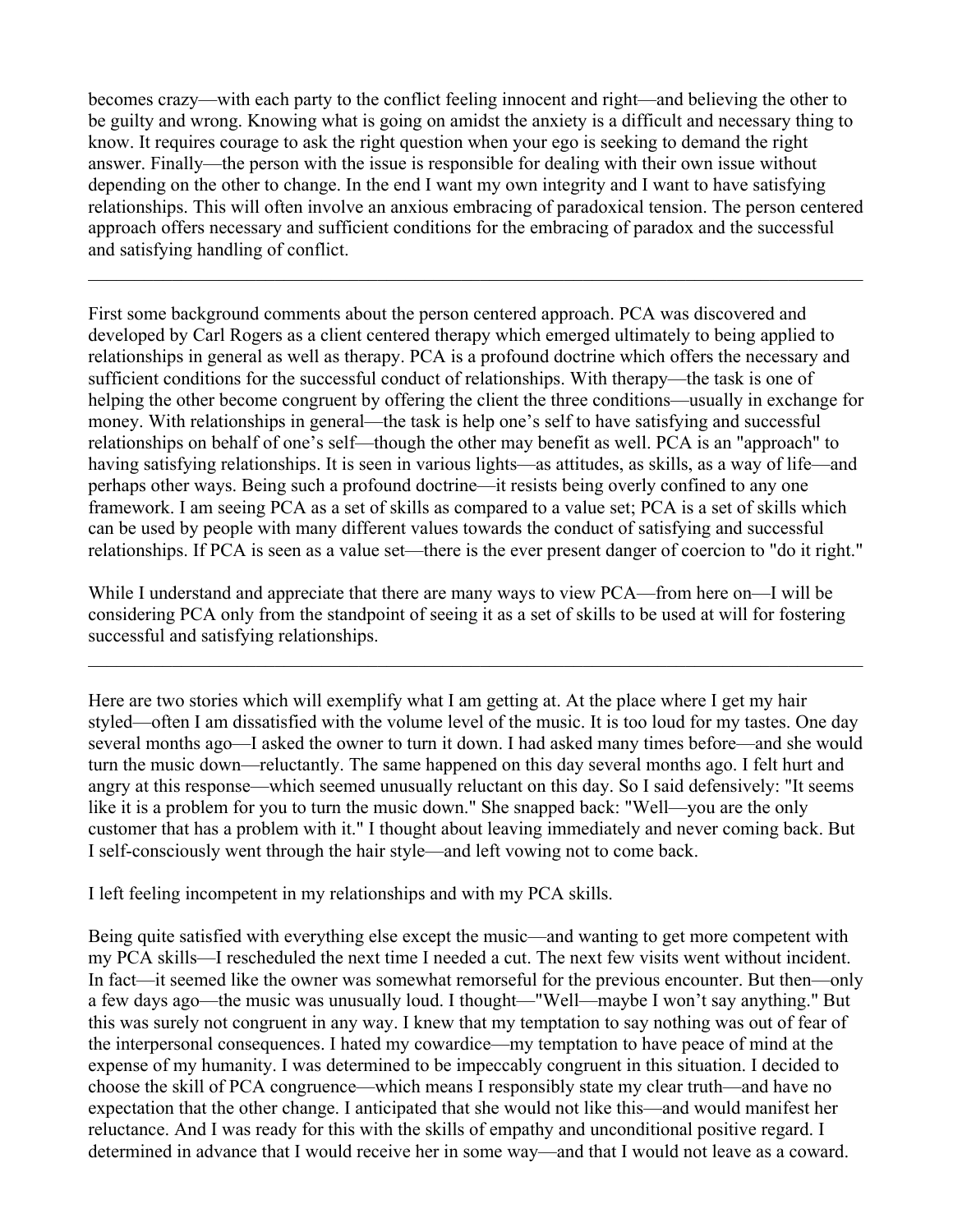If I did leave—it would be a responsible choice. So—here's what I said: "The music is too loud for me. I'd appreciate it if you would turn it down." You could see her wince and she said: "You don't like my mellow rock station." She turned the music down. The issue for me was not the type of music—but the volume. But I did not get into that. I said: "Well—I appreciate that you heard me and I am glad that the music is lower." And I went from the shampoo chair to the regular chair. While in the regular chair—I decided to really prize her reluctance to turn the music down using the skill of unconditional positive regard. I said: "I imagine that I'm the only customer that has a problem with the music volume." I was attempting to offer some prizing of her position which she revealed to me from the earlier visit. I said this without rancor—and with great caring—but not in any way feeling compromising in my integrity about how I preferred the level of the music. Her response was: "Well—you're the only customer who has spoken to me about it." There was a smile on her face. Our connection was good. I could not help but think: "She is really taking this in." It was a good haircut. The conversation was good. I didn't feel like a coward. I left with a light foot. I felt competent.

I claim in all of the above that I used the skills of PCA. The skill of congruence by revealing myself in the face of some anticipated unpleasantness. And the skill of unconditional positive regard when my integrity was threatened. I could have used the skill of empathic listening to understand her position better. While I believe that the owner felt heard and understood—I did not consciously choose empathic listening as the skill of choice.

I did not use the strategies of persecution—rescue—or victim. If I had demanded that she turn down the music—that's aggressive persecution. If I said "Oh—it's all right"—I am rescuing. If I leave in a huff—or sulk during the haircut—I am being victim. All are powerless—irresponsible—strategies. These two stories are foundational conflict stories for me. The issues come up over and over again. The roots are deep. And PCA—when I choose to use it—helps me through the dark moments. Differences are inevitable. Incongruence is optional. And where there is incongruence—the handling of conflict is apt to be unsuccessful and unsatisfying. Where there is congruence and full acceptance of responsibility for your issue that is not OK—conflict can be handled efficiently, effectively, and with satisfaction. If you are able to remain congruent—like a pyramid—with all three of your sides touching the ground—you will be positioned to do person centered conflict transformation.

I conclude with some special emphasis on the use of the skill of unconditional positive regard as an especially important skill in conflict transformation. There was a study done by Leadership 2000 that creativity requires that both hemispheres of the brain be engorged with blood. And that in the presence of judgement—the hemispheres empty out—and only the brain stem is full of blood. This both hemisphere engorgement is especially important when it comes to paradox—the ability to embrace anxiety producing either/or's and hold them in tension together with courage.

So—when I feel the threat of the other—my job becomes: how can I remain committed to the threatening differences of the other and remain totally committed to my own integrity? Or—how can I embrace the paradox of both prizing myself AND prizing the gifts of the other.

There is an old saying about hating the behavior and loving the person. What I am talking about assumes that the love for the person is not in question. Or better—love of the person is not an issue I am dealing with here. My issue is—rather—the prizing of the opposition of the other as a precious gift—not resisting the opposition nor attempting to change it in any way. To make a friend of the opposition of the other. So I am not talking about loving the person and hating the behavior. I am taking about prizing the "behavior." I am talking about prizing the threatening opposition of the other which while framed as something "bad" or "sinful" remains an unassimilated weapon of the perceived enemy—evoking the diminished capacity of the radically disgorged brain.